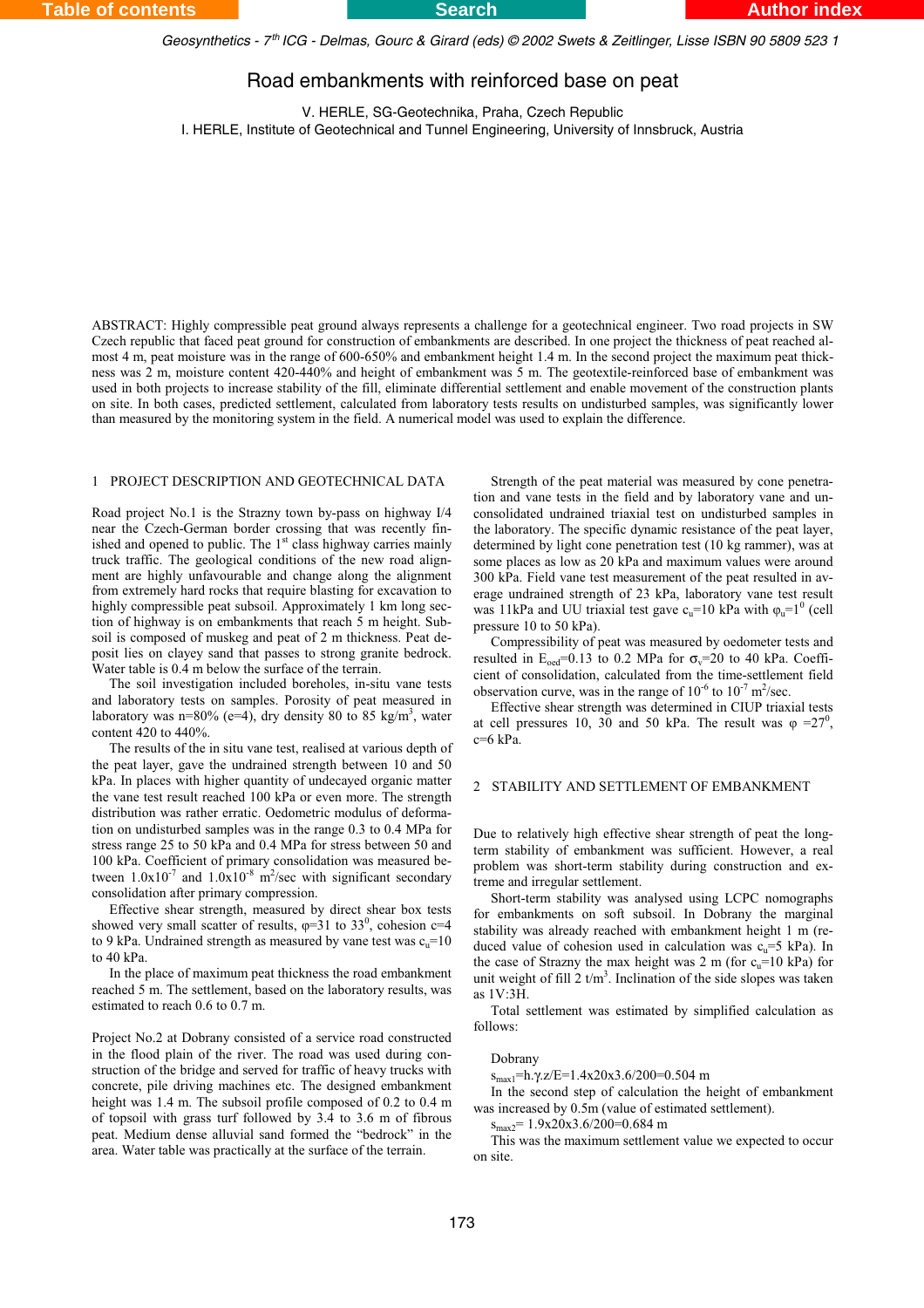### Strazny

### $s_{max1}$ =h.γ.z/E=5.0x20x2.0/400=0.50 m

As in the case of Dobrany we increased the embankment height for the value of estimated settlement and repeated the calculation.

# smax2= 5.5x20x2.0/400=0.55 m

This value was considered as maximum settlement of the embankment.

Calculation of settlement with oedometric modulus of deformation measured in laboratory on undisturbed samples (E=0.2 MPa in Dobrany, E=0.4 MPa in Strazny) was judged correct and conservative enough because under the wide embankment base one-dimensional compression should prevail.

### 3 CONSTRUCTION SEQUENCE

#### 3.1 *Strazny site*

Due to very soft subsoil at the site no heavy construction plant could enter the place. After clearing the ground from trees and shrubs only (stumps were razed as close to the ground surface as possible) the geotextile reinforcement was rolled manually over the area perpendicularly to the centreline of the highway. Adjacent strips of geotextile overlapped 0.5 m without being fixed by sewing or other stiff connection. Protruding tree stumps were covered by separate pieces of geotextile as protection against damage of the main reinforcement strips that were rolled over them. Polyester geotextile of 200 kN/m tensile strength in longitudinal direction and 50 kN/m in transverse direction was used throughout the project. The measuring pipes for subsoil settlement observation by hydrostatic method were installed in two sections under the geotextile reinforcement.

Crushed aggregates were end-tipped at the edge of the peat ground and spread by dozers over the laid geotextile. Thickness of the first layer was 0.3 m. After spreading the aggregates (without compaction) the free ends of geotextile were folded back over the layer to form a mattress (Fig. 1) and the second layer of geotextile was rolled over it. Next layers of embankment were spread and compacted in usual manner. It took three years to finish the highway project. Placing of the pavement was delayed until the very end when the increment of settlement under the embankment decreased to few millimetres in one month.



Figure1. Strazny. Embankment base reinforced with geotextile

The embankment base was widened by 3 m in order to accommodate min 0.5 m of estimated settlement. The main body of the fill was constructed from pervious granular material, mostly sandy soil or aggregates produced by on-site crushers that worked out the rocks blasted in the nearby cuts.

### 3.2 *Dobrany site*

Also this site was inaccessible for current construction plant and a similar procedure as at the Strazny site was used. As no trees were on site the geotextile was laid down directly on turf. Highstrength polypropylene geotextile (500 kN/m in longitudinal direction and 40 kN/m in transverse direction) in one layer was used in this case. Measuring pipe for monitoring of settlement was installed at one cross section prior to rolling out the geotextile. Crushed aggregate of 0.4 m thickness was spread over the geotextile by a dozer placing the material in the center a little ahead than at the embankment edge. By this way the mud wave produced by weight of aggregates on peat was pushed aside and did not endanger the stability of the fill. After placing the first layer of aggregates without compaction the free ends of geotextile were plied over the spread aggregates layer and formed a mattress (Fig.2).



Figure 2. Dobrany. Geotextile-reinforced embankment base

Subsequent layers were placed in the same way as the first one but compaction was possible by currently used rollers. As soon as the embankment reached its final height the pavement was constructed on the top and the construction traffic started immediately. The road was under heavy traffic for two years during construction of the bridge. Although the settlement of the road increased by 200 mm the pavement did not suffer any deformation.

### 4 MONITORING OF CONSOLIDATION

Monitoring of settlement of the embankment was done in periodical intervals corresponding to gradual increase of the fill height. Hydrostatic leveling method was used for this purpose in both projects.

#### 4.1 *Strazny site*

Coefficient of consolidation  $c_v$  measured in the laboratory during oedometer tests was in the range between  $10^{-7}$  and  $10^{-8}$  $m^2$ /sec. For lower value of c<sub>v</sub> the major part of the peat subsoil compression should take 925 days or 2.5 years.

As can be seen from the periodic measurement of settlement in Figure 3, that shows the shape of compression at the contact between embankment and peat subsoil, and Figure 4, showing the consolidation curve at the centerline of the embankment, the prediction made from the laboratory tests is in good relation to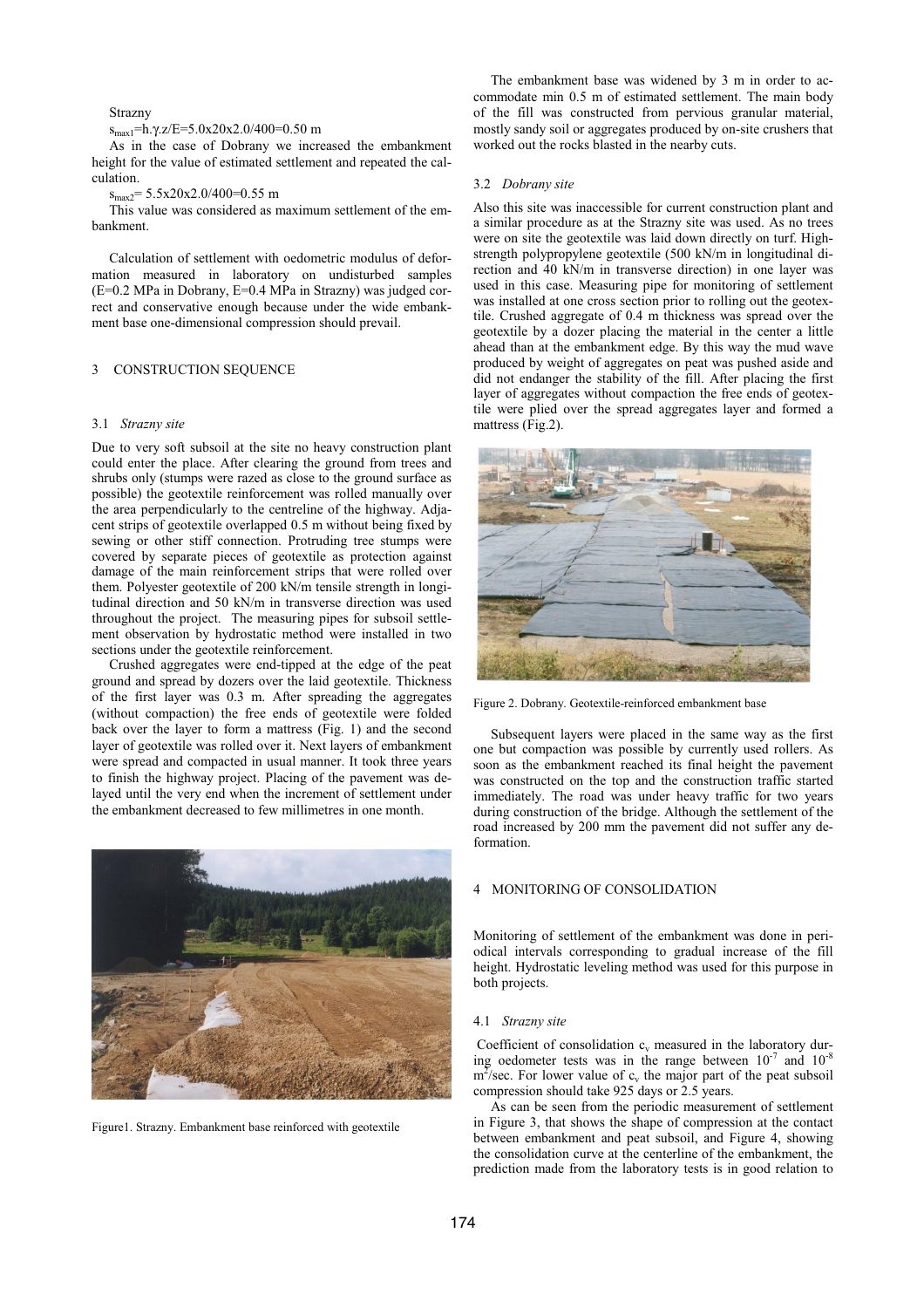reality. Now, at approximately 2.5 years from the beginning of the filling and two years since the completion of the embankment, the rate of settlement decreased to negligible values. However, the total predicted settlement is relatively far from reality (550 mm calculated vs. 900 mm measured till today). The shape of settlement curve shows very clearly the effect of geotextile reinforcement. The middle 10 m wide section under the road pavement is flat with no differences in settlement. Average extension of geotextile, calculated from the settlement profile, is 0.2% which is much less than expected (reinforcement force corresponding to max 5% extension was considered in calculations).



Figure 3. Strazny. Shape of compression curves under embankment



Figure 4. Strazny. Time-settlement curve below the centerline of the embankment

## 4.2 *Dobrany site*

As the coefficient of consolidation was not measured in the laboratory tests, it was estimated from the field measurement of settlement. Its value was of one order higher than in the case of Strazny site  $(10^{-6}$  to  $10^{-7}$  m<sup>2</sup>/sec).

Shape of the compression curve was not so flat in its middle part due to higher heterogeneity of the peat subsoil and smaller stresses because of the lower embankment height. Timesettlement curve ( $\sqrt{days}$  vs. settlement in cm) is in Figure 5 and the finished embankment in Figure 6. In spite of 200 mm settlement during the use of the service road (there was no time to wait until the consolidation is over) no cracks or irregularities appeared on the pavement. The geotextile reinforcement compensated all settlement differences and prevented formation of tension cracks. Also in this case the maximum measured settlement was more than 30% higher than prediction. Geotextile extension did not reach 1% (five times less than expected).

### Time-settlement curve



Figure 5. Dobrany. Time-settlement curve under the embankment



Figure 6. Dobrany. Finished road on peat

#### 5 FE ANALYSIS OF SETTLEMENT

Because of the limited space the FE simulation will be presented for Dobrany site only. An elastic-perfectly plastic Mohr-Coulomb model was used for the description of the subsoil. The list of parameters is given in Table 1.

Table 1: Parameters of the subsoil used in FE calculations

| Layer |       |                | Φ   |       | W   |                  |
|-------|-------|----------------|-----|-------|-----|------------------|
|       | [MPa] | $\blacksquare$ | г٥٦ | [MPa] | г∪า | t/m <sup>3</sup> |
| Crust | 20    | 0.3            | 27. | 0.025 |     |                  |
| Peat  | 0.2   | 0.1            | 27. | 0.006 |     | 1.0              |
| Sand  | 20    | 0.3            | 35. | 0.001 | 10  |                  |
|       |       |                |     |       |     |                  |